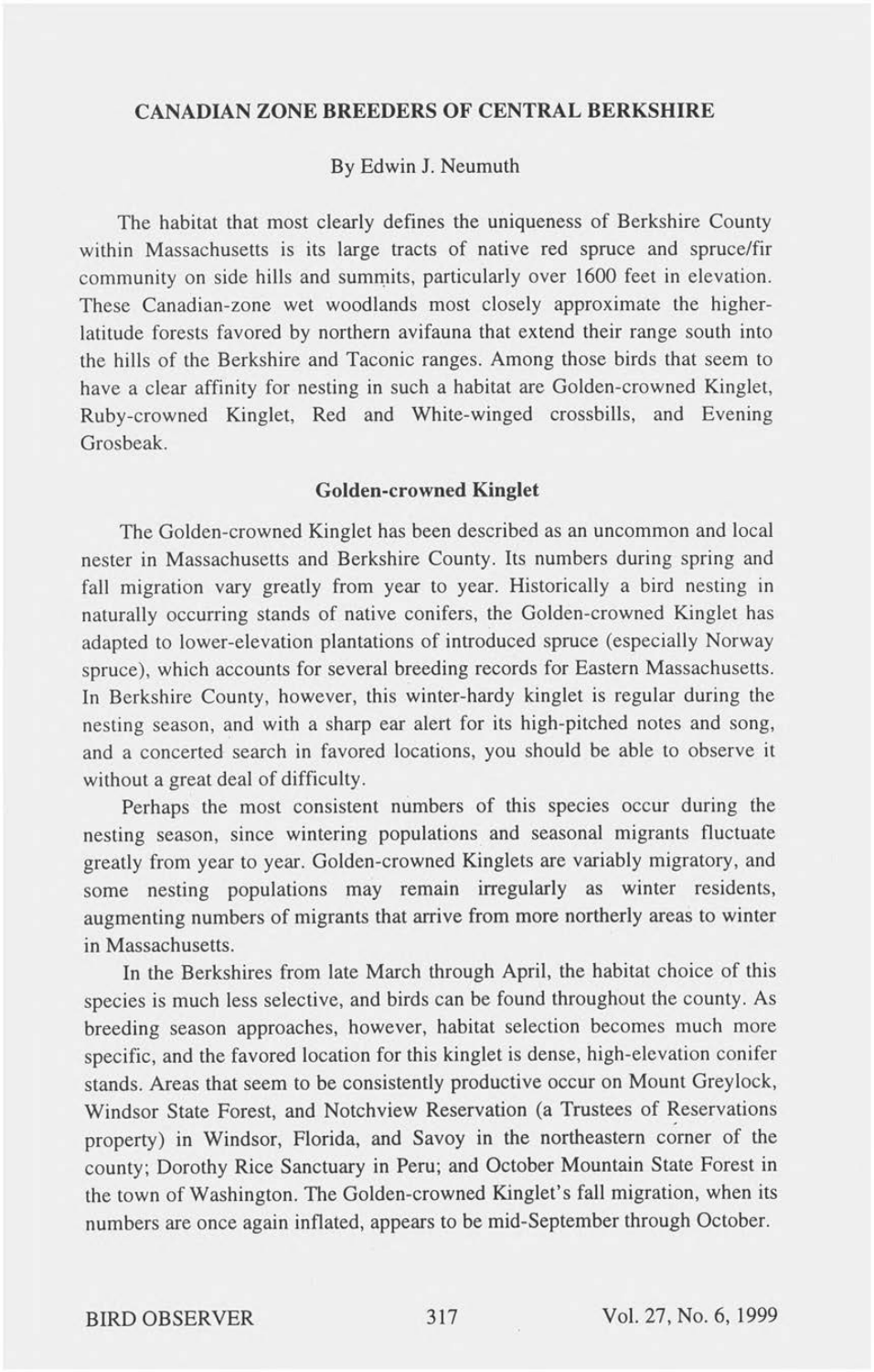Thirty-one years of records from the Central Berkshire Christmas Bird Count demonstrate how variable winter populations of Golden-crowned Kinglets can be. In the years 1968-1984, Golden-crowned Kinglets appeared in nine out of 17 years, with a maximum number of 11; 13 of the last 14 years of the count have recorded this species, with a maximum number of 64 in 1998, while in 1997, with identical coverage, not a single Golden-crown was seen. Most of these wintering birds are found in close association with spruce habitat and seem to favor foraging at edges where the forest becomes transitional to mixed conifer-hardwood. Look for the Golden-crowned Kinglet in the company of chickadees and Red-breasted Nuthatches.

# **Ruby-crowned Kinglet**

In Berkshire County, the Ruby-crowned Kinglet is a relatively common spring and fall migrant. A few early winter records exist, but survival throughout that season is rather unlikely, in contrast to the Golden-crowned Kinglet. The high Berkshire County hills with associated large stands of red spruce/spruce-fir forest seem to present optimal nesting habitat for this northern kinglet, but we seem to be at the extreme southern edge of its breeding range, for only a few confirmed nesting records exist. The task of finding nesting Ruby-crowns is made more difficult by the preference this bird shows for inaccessible, dense habitat. Fortunately, its song is easily recognized, and singing males in appropriate habitat heard after the first of June should prompt a careful search for evidence of breeding.

The areas of the county that would appear to be most productively searched for evidence of nesting during June and July are similar to those mentioned above for the Golden-crowned Kinglet, and specifically, the most northern of those areas. Nesting has been documented in the town of Savoy (1976) and subsequently suspected on Mount Greylock and Savoy Mountain State Forest in Florida — the northeastern corner of Berkshire County. With more intensive field coverage in this area, a clearer picture of the status of the Ruby-crowned Kinglet as a Berkshire County breeding species will emerge.

## **Evening Grosbeak**

Historically a breeding bird of the Pacific Northwest, the Evening Grosbeak has expanded its wintering and nesting range remarkably over the past century. Initially a winter visitor to Massachusetts, with arrival in October and departure in May, its appearance during the nesting season has gone from occasional in the 1950s and 1960s to somewhat regular in Berkshire County since the mid-1970s.

Interestingly, the winter appearance of Evening Grosbeaks over the past eight years in any sizable flocks has become something of an uncommon event. Using Central Berkshire Christmas Count (CBCC) records as a reflection of winter abundance, this species appeared annually and often in great numbers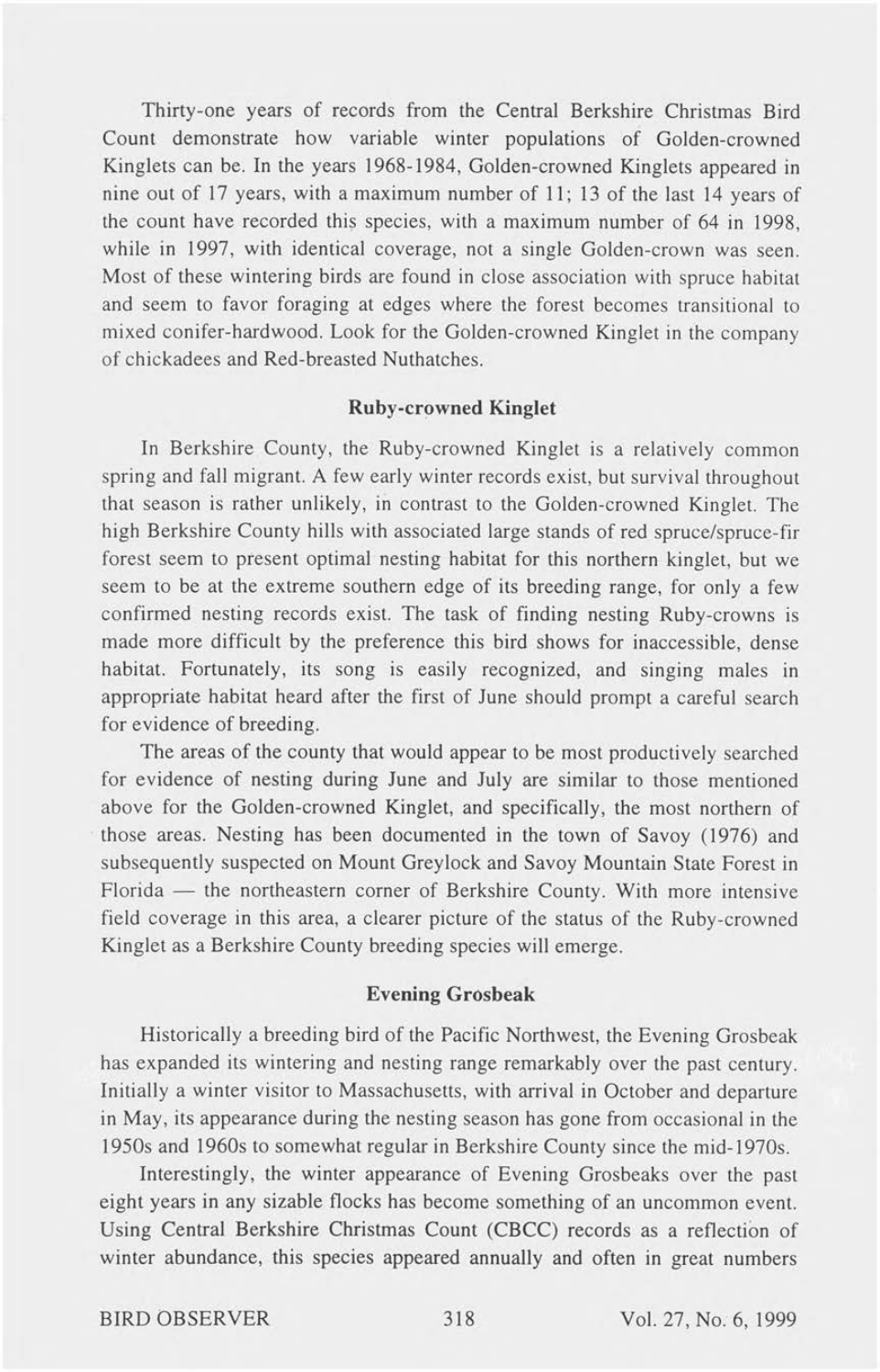(maximum 1682), and was considered among the most common wintering birds in the county. Nothing even remotely approaching this abundance has occurred over the past decade. Because of the high variability in populations of these irruptive northern finches, the appearance of only two individuals on the Central Berkshire CBC in 1988 generated only mild local attention. In the most recent seven years, however. Evening Grosbeak has been unrecorded in three count years, and only a single bird was seen another year. Numbers in the remaining three years have ranged from only 15 to 250.

As one might expect from its classification as a northern finch. Evening Grosbeak favors coniferous forest habitat or mixed forest for nesting. Although a nest has not been located in Massachusetts to date, nesting has been strongly suggested on at least two occasions by the presence of adult birds feeding young — the first of such sightings taking place in Berkshire County in 1980. From June through August of 1983, variable-sized flocks of up to 35 adult birds visited my home in Washington, adjacent to the very appealing habitat of October Mountain State Forest. Although no young were seen, a female with a brood patch was found dead alongside the road early that summer.

The areas of the county referred to under the Golden-crowned Kinglet account seem to offer the most consistent opportunities for viewing this grosbeak during summer. By slowly driving the dirt roads adjacent to the large stands of spruce, single birds and small flocks can occasionally be sighted as they pick up grit from the roadside. Their loud call notes, often given in flight, make them conspicuous as they pass overhead. Their attraction to bird feeders has also been the source of some summer sight records, although over the past few years, bear vandalism at feeders has prompted the removal of feeding stations during the most likely time to observe newly fledged young with adults. As with Berkshire weather, attempting anything close to an accurate prediction for the status of Evening Grosbeak in the years to come is best characterized as guesswork.

## **Red Crossbill**

The Red Crossbill is perhaps the most nomadic of the northern finches. It has been reported during every month of the year in Berkshire County but seems to be most commonly recorded as an irregular winter visitor associated with the larger tracts of conifer forest. October Mountain State Forest and adjacent Pittsfield Watershed land in the central Berkshire town of Washington have been particularly productive in flight years. Here, if the cone crop is plentiful, the Red Crossbills will often hang upside down from the cone clumps at the tops of spruces, the loud snapping as they pull seeds apart giving away their presence. Their loud, distinct *jip* note, given in flight and during feeding, is another auditory clue to their location. Often, small flocks appear along the higher-elevation spruce-lined roadsides, apparently searching for grit and